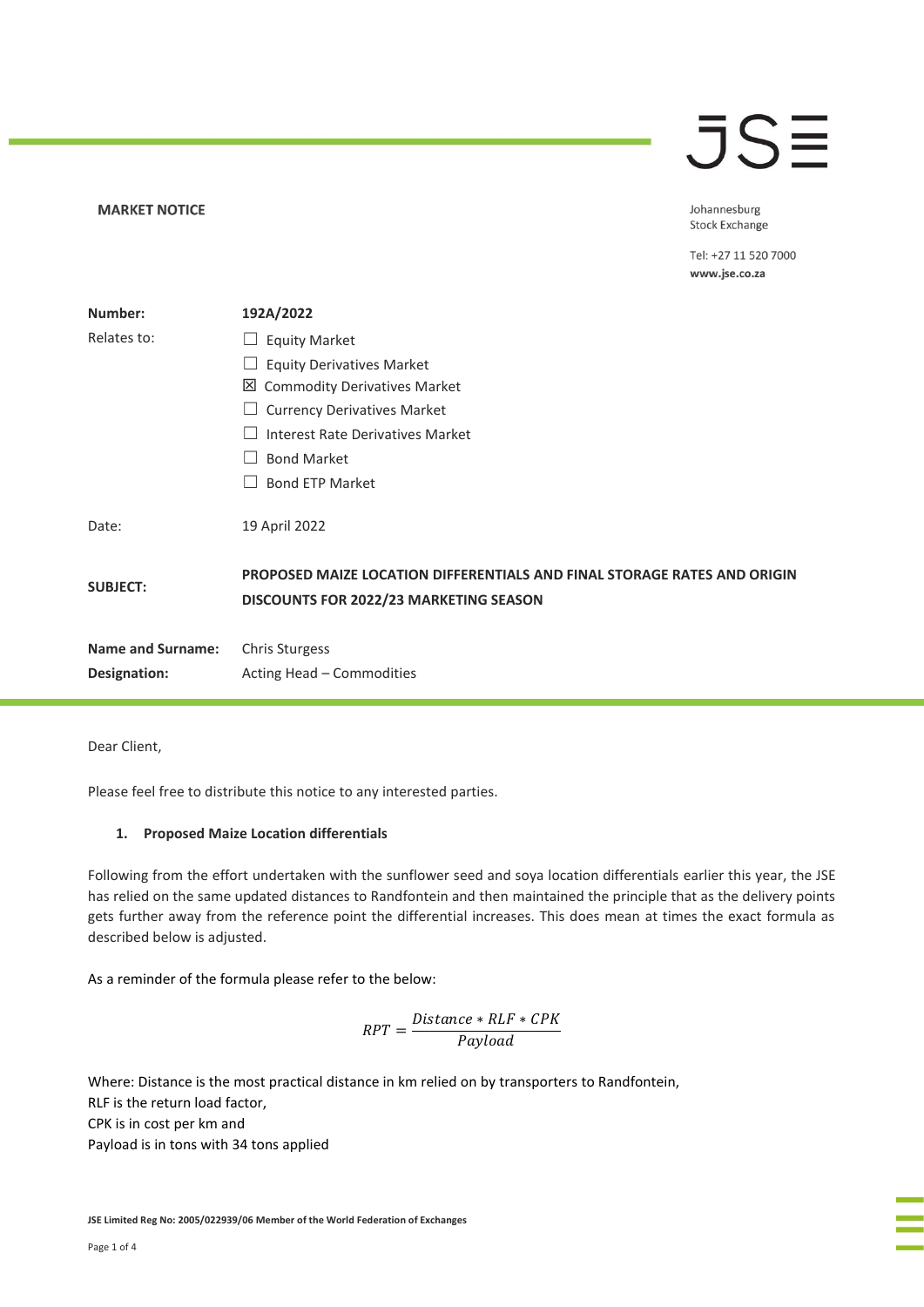This year the JSE received contributions from 9 different entities providing a more comprehensive data set to consider than previous years. We may have been slightly delayed in publishing these draft rates however each contribution played a valuable role in assisting the JSE decide on the final adjustments. From the data set the different CPK rates varied significantly amongst the various operators making the final decision more complex. **Let me again extend a sincere THANK YOU to each entity that took the effort to respond with their contributions**.

In considering the contributions, the JSE was comfortable around the sustainability of each transporter or entity that provided rates and then consolidated all the information to reach an average CPK for the various distance ranges. The result, based on the different contributions, was that the JSE adjusted the CPK from 6% up to 8,5% to align as close as possible to the average CPK that was calculated based on the contributions. The JSE appreciates the actual differential adjustments may differ from these percentages, the variation can be attributed to the following:

- Applying a more practical transport route and so the distances changed from the previous year.
- Distance adjustments may result in a different cpk range from the previous year, although the cpk range has been captured in 10km intervals to limit this impact.
- Where rail may have been more prominent in the calculation in the past, this is aligned to the principle that as the distance from the reference point increases, so does the differential.

By doing this the JSE recognizes that it has not aligned with the lowest CPK or highest CPK rates as provided, some contributors may feel that since their rates were not adopted this was not a useful exercise. I implore them to reconsider this sentiment, as each contribution provided valuable insights and assisted the JSE reach a proposed CPK that balanced out across the various contributions.

The CPK's that were used in the proposed maize differentials is as follows:

| KM         | <b>CPK</b> |
|------------|------------|
| 0-10 km    | 447,47     |
| 11-20 km   | 193,85     |
| 21-30 km   | 129,50     |
| 31-40 km   | 72,76      |
| 41-50 km   | 63,24      |
| 51-60 km   | 46,02      |
| 61-70 km   | 40,18      |
| 71-80 km   | 35,95      |
| 81-90 km   | 32,61      |
| 91-100 km  | 30,61      |
| 101-110 km | 29,35      |
| 111-120 km | 26,99      |
| 121-130 km | 25,74      |
| 131-140 km | 24,31      |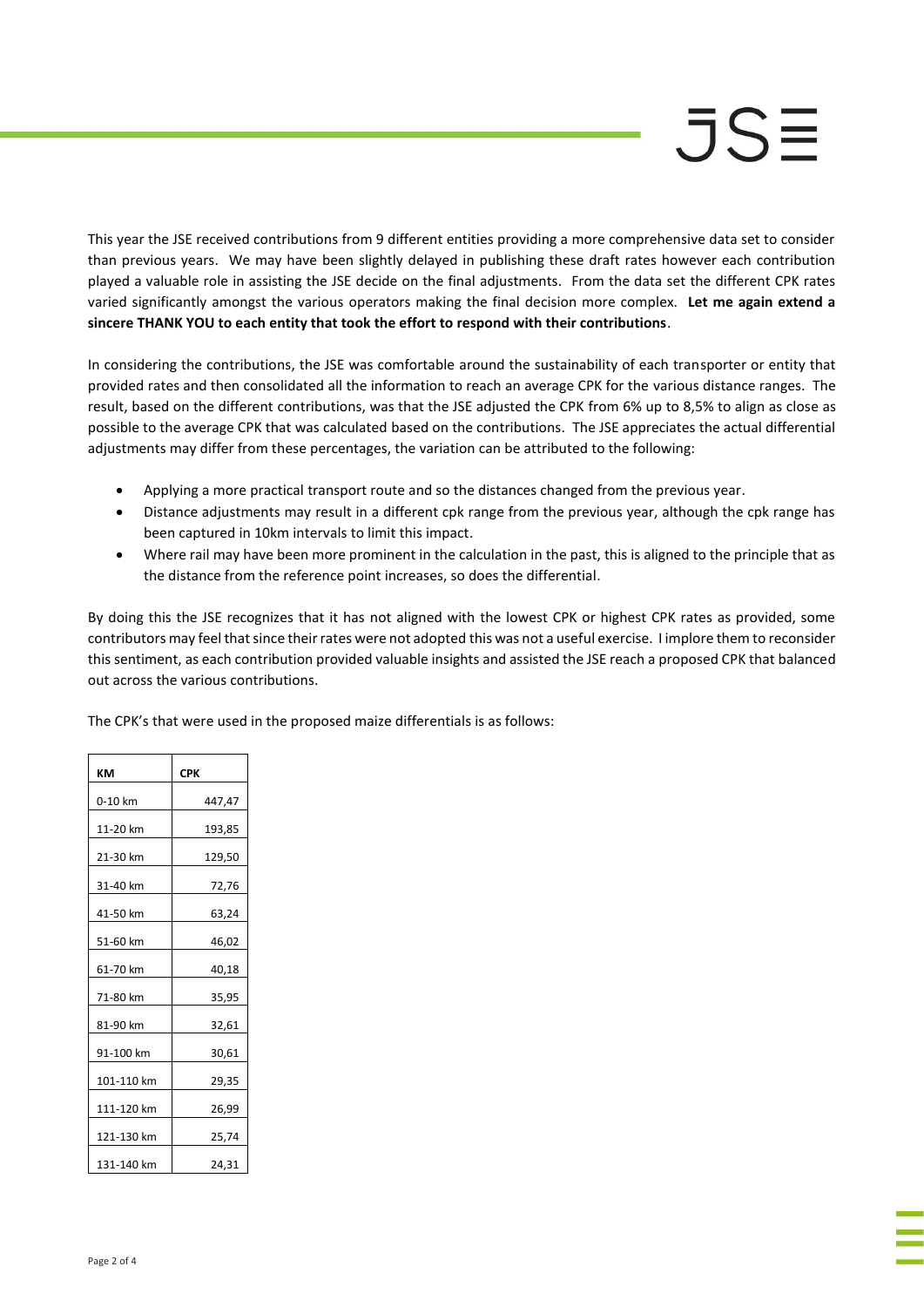# $JS\equiv$

| 141-150 km | 24,10 |
|------------|-------|
| 151-160 km | 23,86 |
| 161-170 km | 23,45 |
| 171-180 km | 22,63 |
| 181-190 km | 22,62 |
| 191-200 km | 22,62 |
| 201-210 km | 22,37 |
| 211-220 km | 22,19 |
| 221-230 km | 21,85 |
| 231-240 km | 21,85 |
| 241-250 km | 21,45 |
| 251-260 km | 21,36 |
| 261-270 km | 21,18 |
| 271-280 km | 20,96 |
| 281-290 km | 20,89 |
| 291-300 km | 20,60 |
| 301-310 km | 20,44 |
| 311-320 km | 20,35 |
| 321-330 km | 20,18 |
| 331-340 km | 20,01 |
| 341-350 km | 20,01 |
| 351-360 km | 20,01 |
| 361-370 km | 20,01 |
| 371-280 km | 20,00 |
| 381-390 km | 20,00 |
| 391-400 km | 19,72 |
| 401-410 km | 19,52 |
| 411-420 km | 19,42 |
| 421-430 km | 19,32 |
| >430 km    | 19,10 |

The RLF was applied from 301km using a sliding scale that ranged from 2 down to 1.2.